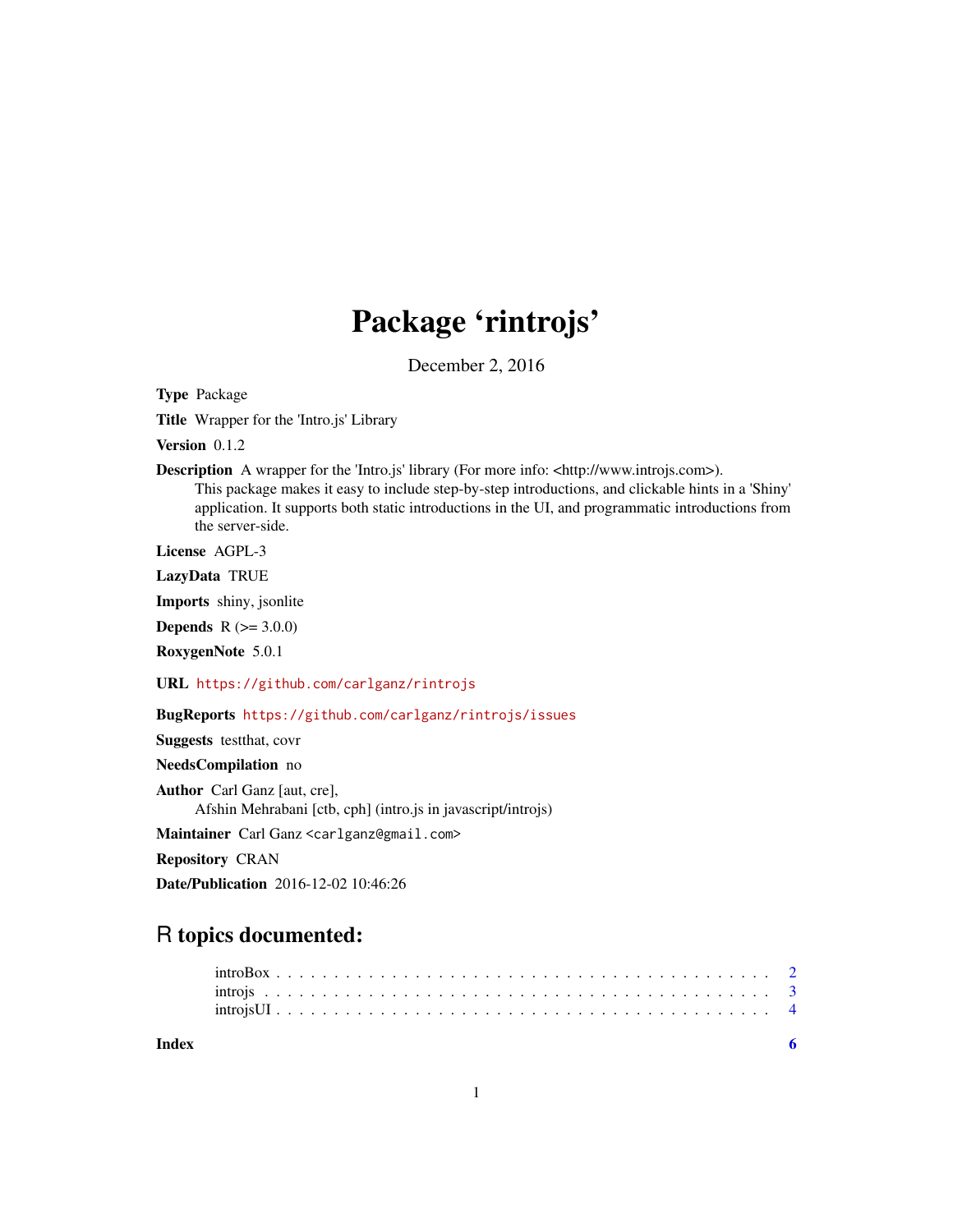<span id="page-1-1"></span><span id="page-1-0"></span>

#### Description

Wrap introBox around elements you want to include in introduction. Use data.step to order the boxes and data.intro to specify the comment in the introduction

# Usage

introBox(..., data.step, data.intro, data.hint)

# Arguments

| $\cdot$ $\cdot$ $\cdot$ | Elements in introduction element                       |
|-------------------------|--------------------------------------------------------|
| data.step               | a number indicating its spot in the order in the intro |
| data.intro              | text for introduction                                  |
| data.hint               | text for clickable hints                               |

# See Also

[introjsUI](#page-3-1) [introjs](#page-2-1)

# Examples

```
## Not run:
library(rintrojs)
library(shiny)
ui <- shinyUI(fluidPage(
  introjsUI(), # must include in UI
  mainPanel(
    introBox(
      tableOutput("mtcars"),
      data.step = 1,
      data.intro = "This is the table"
    ),
    introBox(
      actionButton("btn","Intro"),
      data.setep = 2,data.intro = "This is the button"
    )
  )))
server <- shinyServer(function(input, output, session) {
  output$mtcars <- renderTable({
    head(mtcars)
  })
  observeEvent(input$btn,
               introjs(session))
```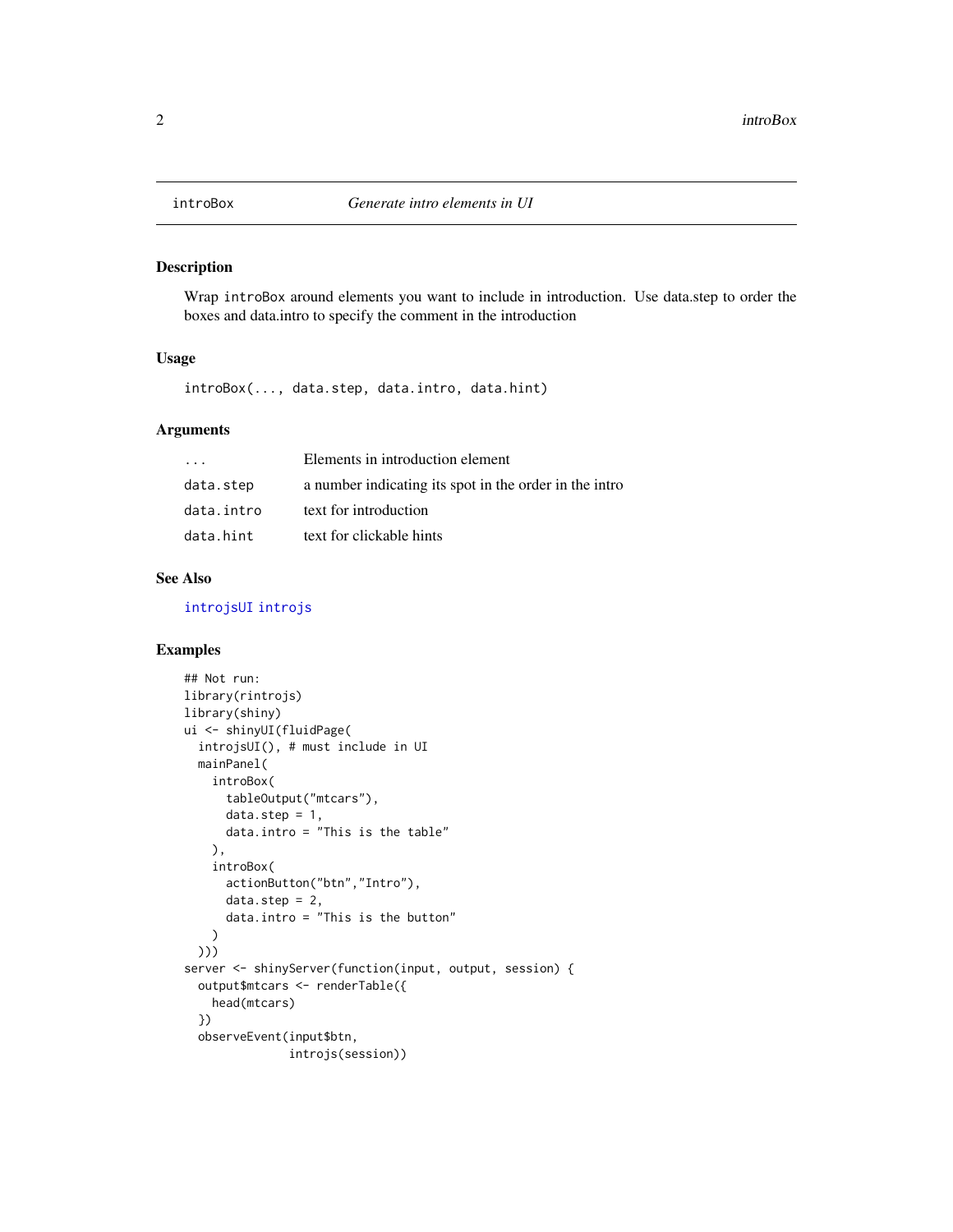<span id="page-2-0"></span>introjs 3

```
})
# Run the application
shinyApp(ui = ui, server = server)
## End(Not run)
```
# <span id="page-2-1"></span>introjs *Initiate intro.js*

# Description

Initiates an introduction via the intro.js library

# Usage

```
introjs(session, options = list(), events = list())
```

```
hintjs(session, options = list(), events = list())
```
# Arguments

| session | the Shiny session object (from the server function of the Shiny app) |
|---------|----------------------------------------------------------------------|
| options | List of options to be passed to intro.js                             |
| events  | List of text that are the body of a Javascript function              |

# Note

For documentation on intro.js options and events, see [https://github.com/usablica/intro.](https://github.com/usablica/intro.js/wiki/Documentation) [js/wiki/Documentation](https://github.com/usablica/intro.js/wiki/Documentation).

# See Also

[introjsUI](#page-3-1) [introBox](#page-1-1)

# Examples

```
## Not run:
library(rintrojs)
library(shiny)
ui <- shinyUI(fluidPage(
  introjsUI(), # must include in UI
  mainPanel(
   introBox(
      tableOutput("mtcars"),
      data.step = 1,
      data.intro = "This is the table"
   ),
    introBox(
      actionButton("btn","Intro"),
```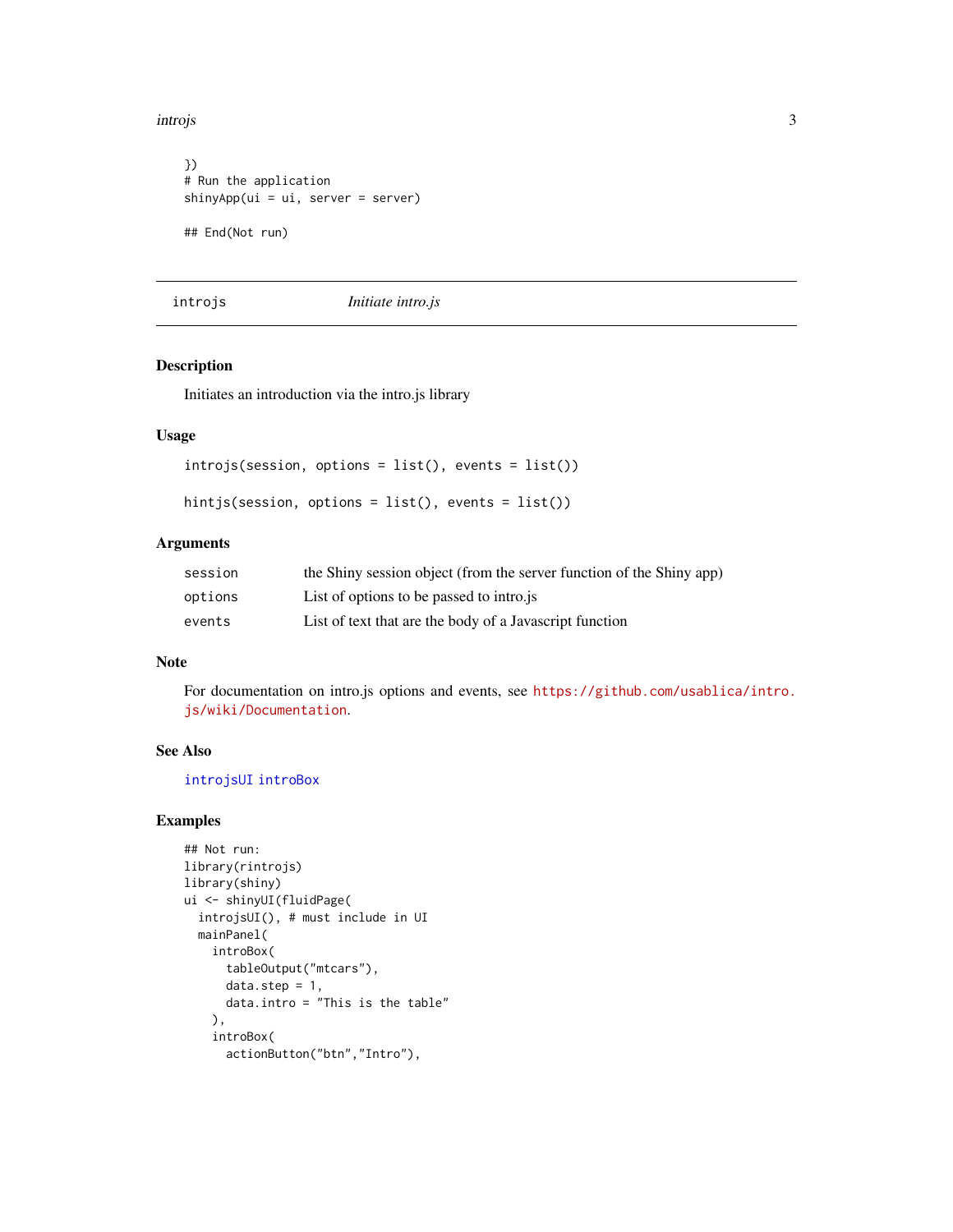```
data.step = 2,
     data.intro = "This is the button",
     data.hint = "Here is clue"
   )
 )))
server <- shinyServer(function(input, output, session) {
hintjs(session, options = list("hintButtonLabel"="That was a hint"))
 output$mtcars <- renderTable({
   head(mtcars)
 })
 observeEvent(input$btn,
               introjs(session, options = list("nextLabel"="Onwards and Upwards"),
                                events = list("oncomplete"='alert("It is over")')))
})
# Run the application
shinyApp(ui = ui, server = server)
## End(Not run)
```
introjsUI *Set up Shiny app to use intro.js*

### Description

This function must be called from a Shiny app's UI in order to use the package.

# Usage

```
introjsUI(includeOnly = FALSE)
```
# Arguments

includeOnly Only include intro.js files. For users who will write their own javascript

# Examples

```
## Not run:
library(rintrojs)
library(shiny)
shinyApp(
ui = fluidPage(
  introjsUI(), # must include in UI
  actionButton("btn", "Click me")
),
server = function(input, output, session) {
  observeEvent(input$btn, {
   intro <- data.frame(element="#btn",
```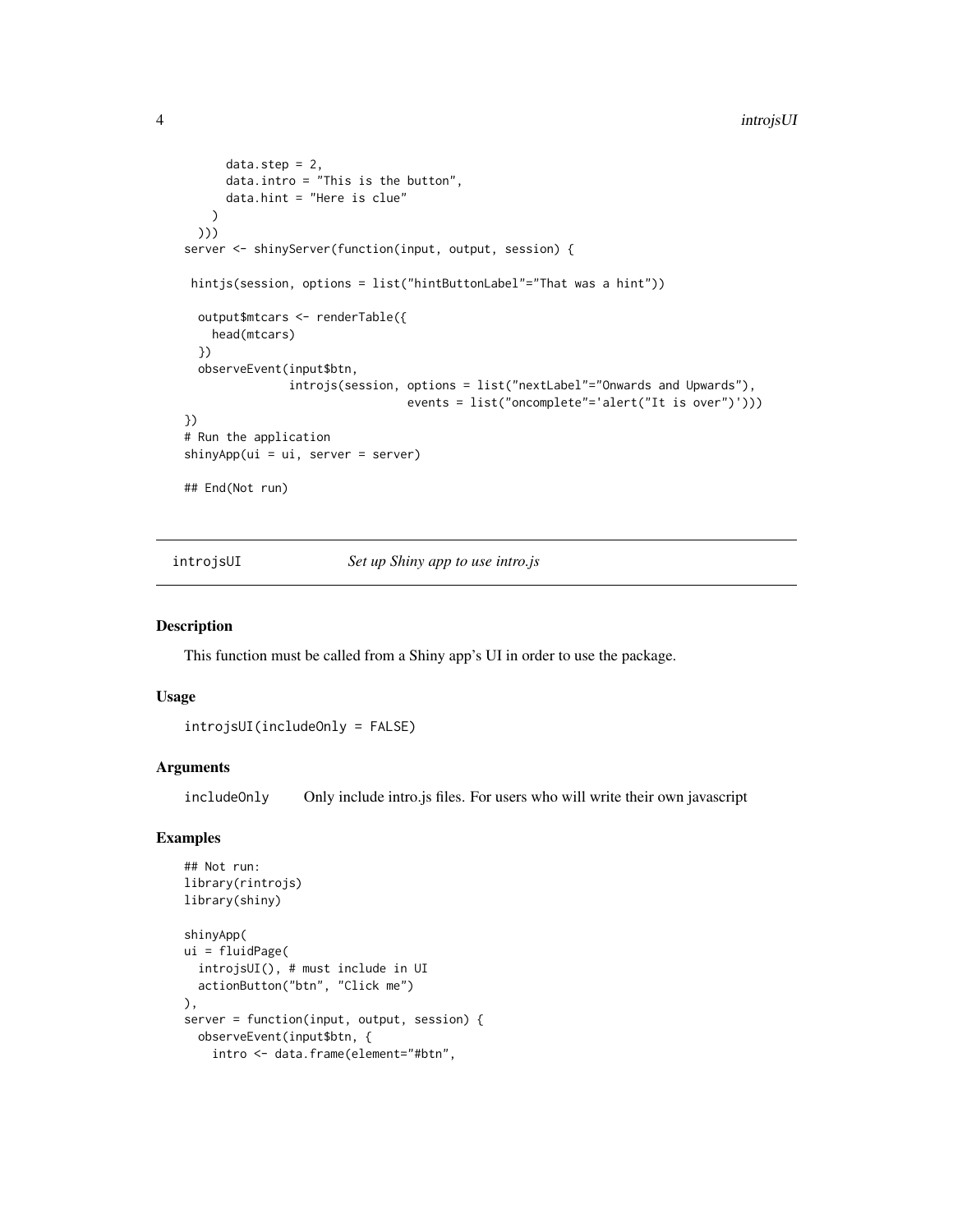# introjsUI 5

```
intro="In Codd we trust")
     introjs(session, options = list(steps= intro))
  })
}
)
## End(Not run)
```